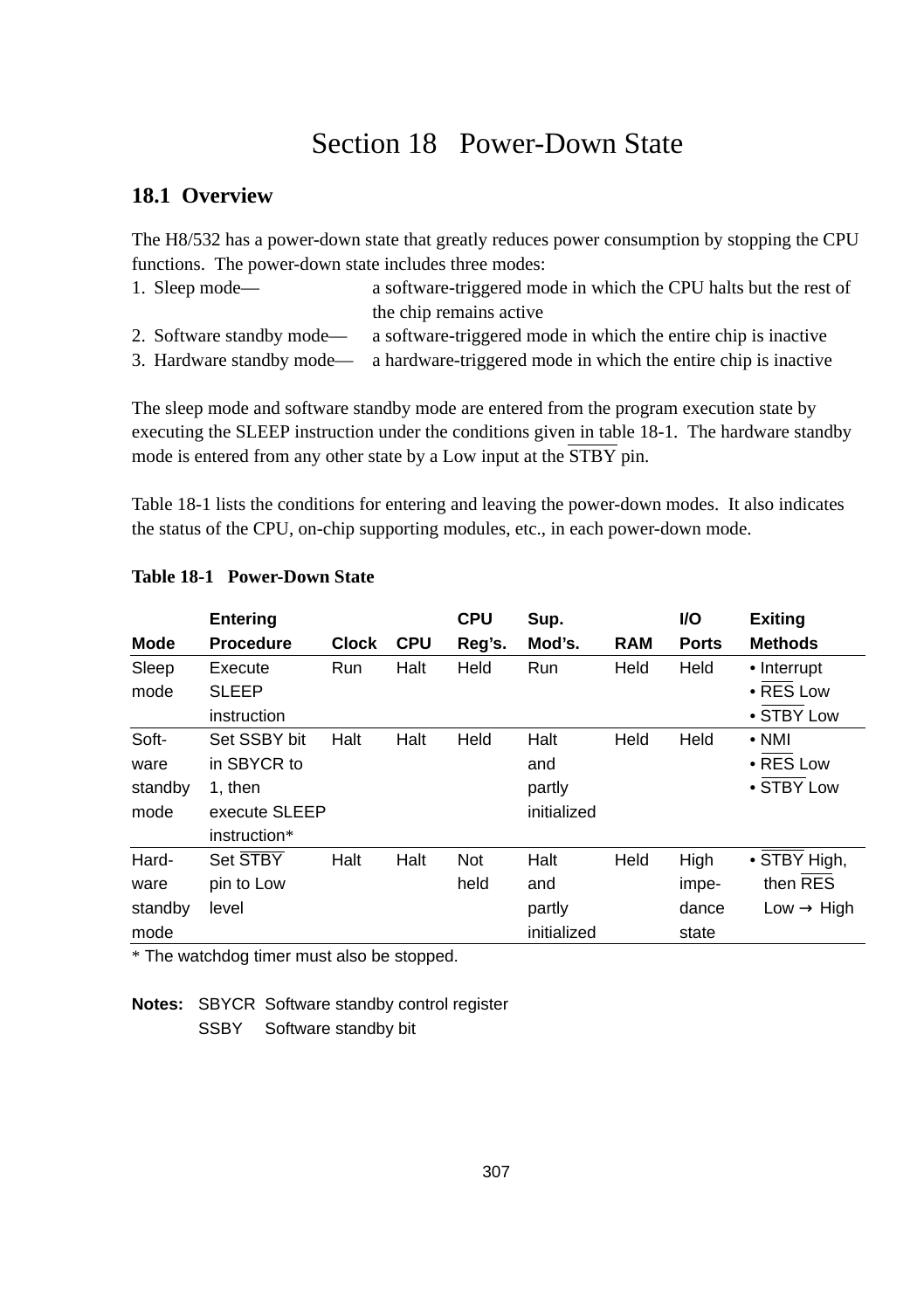## **18.2 Sleep Mode**

#### **18.2.1 Transition to Sleep Mode**

Execution of the SLEEP instruction causes a transition from the program execution state to the sleep mode. After executing the SLEEP instruction, the CPU halts, but the contents of its internal registers remain unchanged. The functions of the on-chip supporting modules do not stop in the sleep mode.

#### **18.2.2 Exit from Sleep Mode**

The chip wakes up from the sleep mode when it receives an internal or external interrupt request, or a Low input at the RES or STBY pin.

**1. Wake-Up by Interrupt:** An interrupt releases the sleep mode and starts either the CPU's interrupt-handling sequence or the data transfer controller (DTC).

If the interrupt is served by the DTC, after the data transfer is completed the CPU executes the instruction following the SLEEP instruction, unless the count in the data transfer count register (DTCR) is 0.

If an interrupt on a level equal to or less than the mask level in the CPU's status register (SR) is requested, the interrupt is left pending and the sleep mode continues. Also, if an interrupt from an on-chip supporting module is disabled by the corresponding enable/disable bit in the module's control register, the interrupt cannot be requested, so it cannot wake the chip up.

- **2. Wake-Up by RES pin:** When the RES pin goes Low, the chip exits from the sleep mode to the reset state.
- **3. Wake-Up by STBY pin:** When the  $\overline{\text{STBY}}$  pin goes Low, the chip exits from the sleep mode to the hardware standby mode.

### **18.3 Software Standby Mode**

### **18.3.1 Transition to Software Standby Mode**

A program enters the software standby mode by setting the standby bit (SSBY) in the software standby control register (SBYCR) to 1, then executing the SLEEP instruction. Table 18-2 lists the attributes of the software standby control register.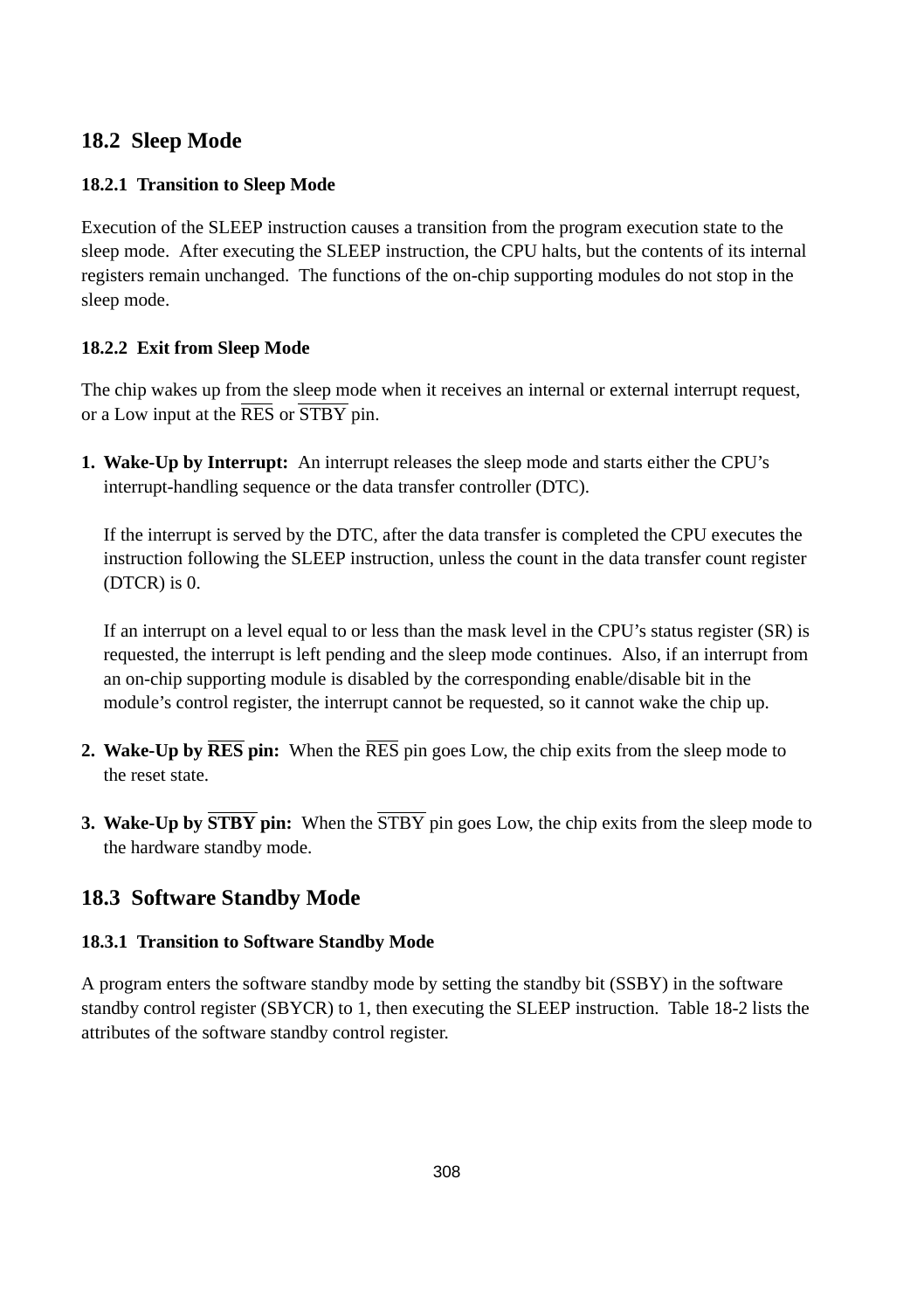#### **Table 18-2 Software Standby Control Register**

| <b>Name</b>                       | Abbreviation R/W |          | <b>Initial Value Address</b> |        |
|-----------------------------------|------------------|----------|------------------------------|--------|
| Software standby control register | SBYCR            | R/W H'7F |                              | H'FFFB |

In the software standby mode, the CPU, clock, and the on-chip supporting module functions all stop, reducing power consumption to an extremely low level. The on-chip supporting modules and their registers are reset to their initial state, but as long as a minimum necessary voltage supply is maintained (at least 2V), the contents of the CPU registers and on-chip RAM remain unchanged. The I/O ports also remain in their current states.

#### **18.3.2 Software Standby Control Register (SBYCR)**

| Bit           |             |  |  |  |  |
|---------------|-------------|--|--|--|--|
|               | <b>SSBY</b> |  |  |  |  |
| Initial value |             |  |  |  |  |
| Read/Write    | R/W         |  |  |  |  |

The software standby control register (SBYCR) is an 8-bit register that controls the action of the SLEEP instruction.

**Bit 7—Software Standby (SSBY):** This bit enables or disables the transition to the software standby mode.

#### **Bit 7**

| <b>SSBY</b> | <b>Description</b>                                                           |
|-------------|------------------------------------------------------------------------------|
| $\Omega$    | The SLEEP instruction causes a transition to the sleep mode. (Initial value) |
|             | The SLEEP instruction causes a transition to the software standby mode.      |

The watchdog timer must be stopped before the chip can enter the software standby mode. To stop the watchdog timer, clear the timer enable bit (TME) in the watchdog timer's timer control/status register (TCSR) to 0. The SSBY bit cannot be set to 1 while the TME bit is set to 1.

When the chip is recovered from the software standby mode by a nonmaskable interrupt (NMI), the SSBY bit is automatically cleared to 0. It is also cleared to 0 by a reset or transition to the hardware standby mode.

**Bits 6 to 0—Reserved:** These bits cannot be modified and are always read as 1.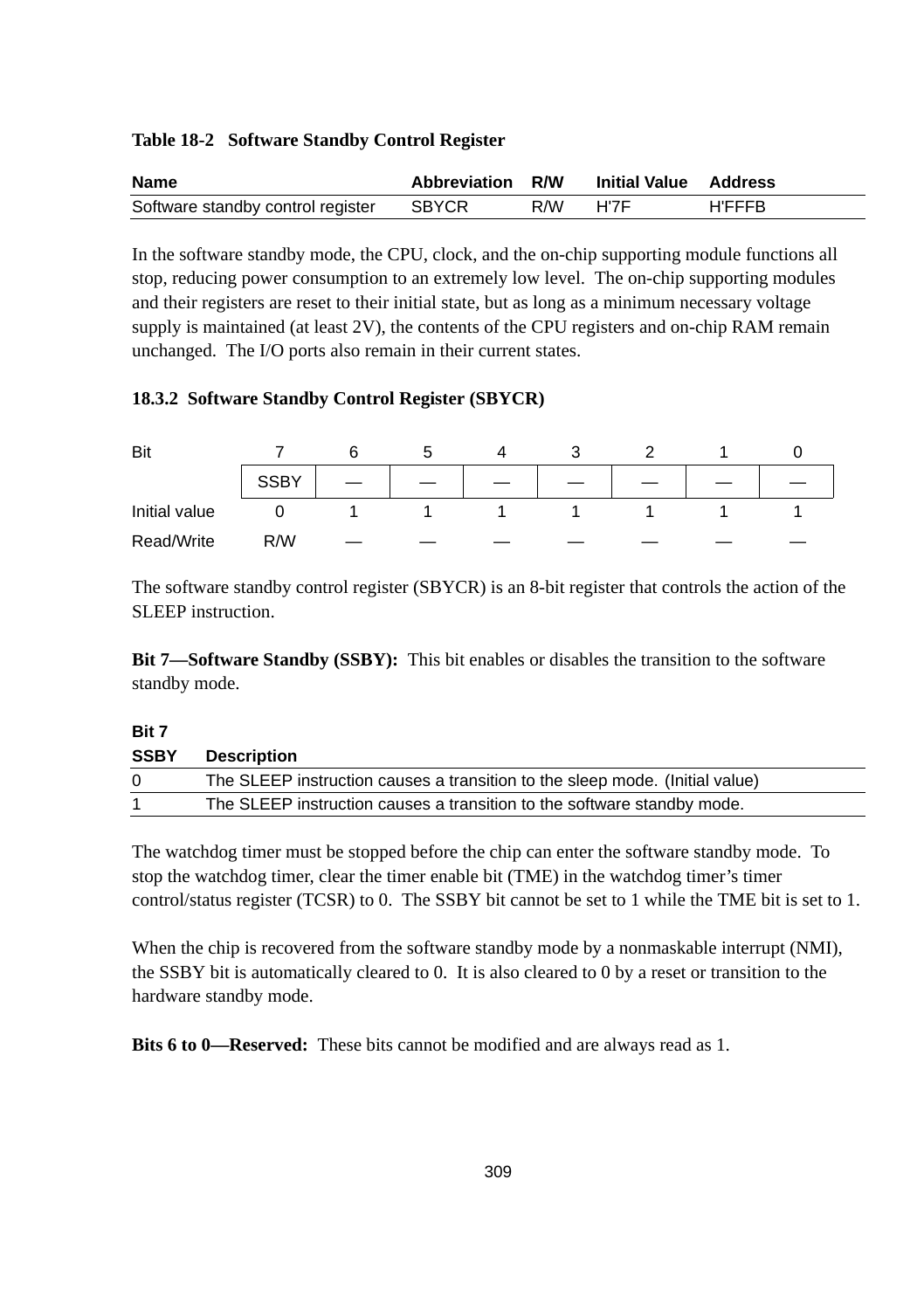#### **18.3.3 Exit from Software Standby Mode**

The chip can be brought out of the software standby mode by an input at one of three pins: the NMI pin, RES pin, or STBY pin.

**1. Recovery by NMI Pin:** When an NMI request signal is received, the clock oscillator begins operating but clock pulses are supplied only to the watchdog timer (WDT). The watchdog timer begins counting from H'00 at the rate determined by the clock select bits (CKS2 to CKS0) in its timer status/control register (TCSR). This rate should be set slow enough to allow the clock oscillator to stabilize before the count reaches H'FF. When the count overflows from H'FF to H'00, clock pulses are supplied to the whole chip, the software standby mode ends, and execution of the NMI interrupt-handling sequence begins.

The clock select bits (CKS2 to CKS0) should be set as follows.

- **(1) Crystal oscillator:** Set CKS2 to CKS0 to a value that makes the watchdog timer interval equal to or greater than 10ms, which is the clock stabilization time.
- **(2) External clock input:** CKS2 to CKS0 can be set to any value. The minimum value  $(CKS2 = CKS1 = CKS0 = 0)$  is recommended.
- **2. Recovery by RES Pin:** When the RES pin goes Low, the clock oscillator starts. Next, when the RES pin goes High, the CPU begins executing the reset sequence.

When the chip recovers from the software standby mode by a reset, clock pulses are supplied to the entire chip at once. Be sure to hold the RES pin Low long enough for the clock to stabilize.

**3. Recovery by STBY Pin:** When STBY the pin goes Low, the chip exits from the software standby mode to the hardware standby mode.

#### **18.3.4 Sample Application of Software Standby Mode**

In this example the chip enters the software standby mode on the falling edge of the NMI input and recovers from the software standby mode on the rising edge of NMI. Figure 18-1 shows a timing chart of the transitions.

The nonmaskable interrupt edge bit (NMIEG) in the port 1 control register (P1CR) is originally cleared to 0, selecting the falling edge as the NMI trigger. After accepting an NMI interrupt in this condition, software changes the NMIEG bit to 1, sets the SSBY bit to 1, and executes the SLEEP instruction to enter the software standby mode. The chip recovers from the software standby mode on the next rising edge at the NMI pin.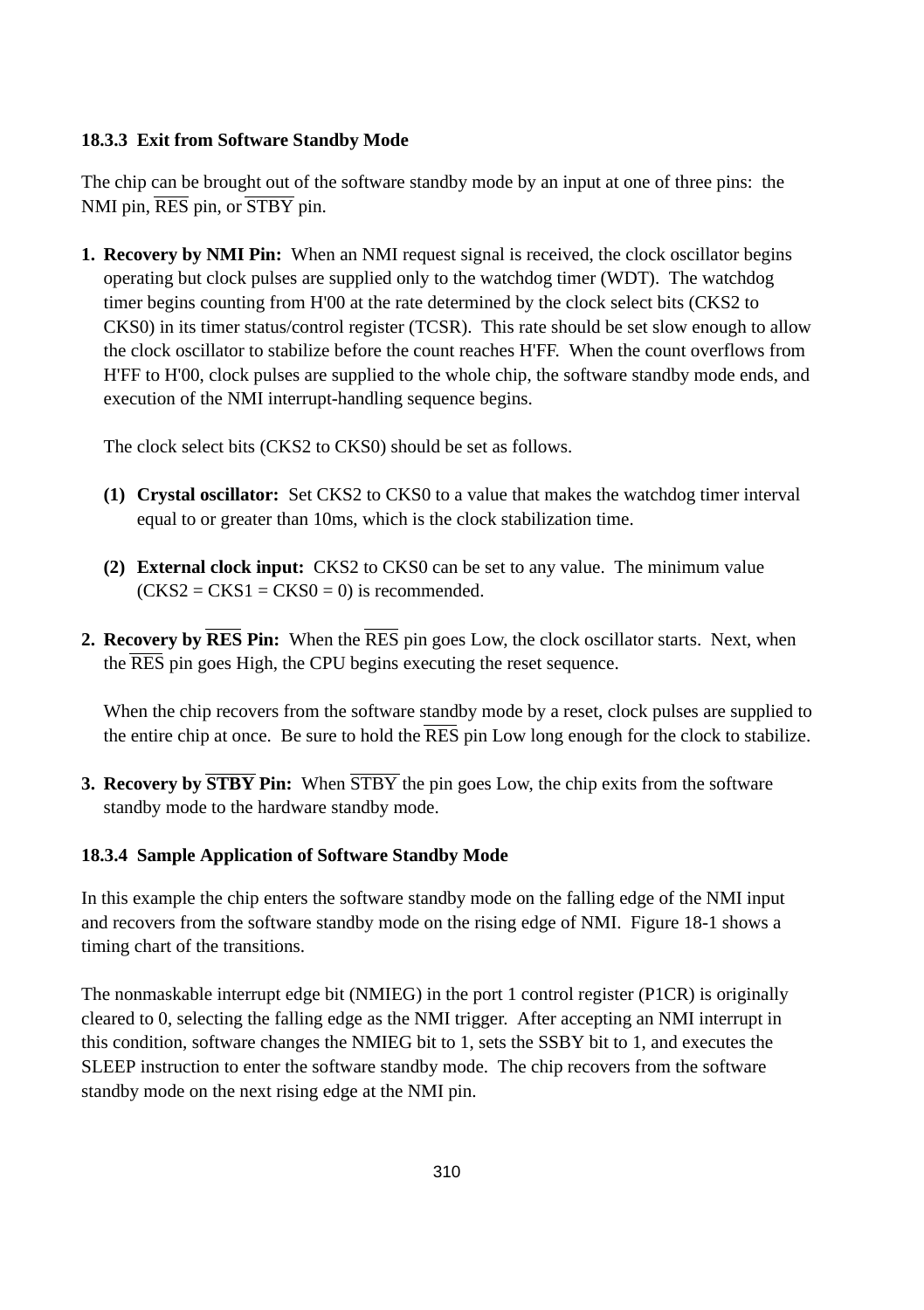

**Figure 18-1 NMI Timing of Software Standby Mode (Application Example)**

#### **18.3.5 Application Notes**

- (1) The I/O ports retain their current states in the software standby mode. If a port is in the High output state, its output current is not reduced in the software standby mode.
- (2) If the software standby mode is entered under either condition  $\mathcal D$  or condition  $\mathcal D$  below in a ZTAT version of the H8/532, current dissipation is greater than in normal standby mode (ICC  $=$ 100 to 300µA). This problem does not occur in H8/532 versions with masked ROM.
	- ➀ In single-chip mode (mode 3): if software standby mode is entered after even one instruction not stored in on-chip ROM has been fetched (e.g. from on-chip RAM).
	- ➁ In expanded mode with on-chip ROM enabled (mode 2): if software standby mode is entered after even one instruction not stored in on-chip ROM has been fetched (e.g. from external memory or on-chip RAM).

This problem does not occur in the expanded mode when on-chip ROM is disabled (mode 1).

In applications in which the additional standby current must be avoided, take one of the following actions: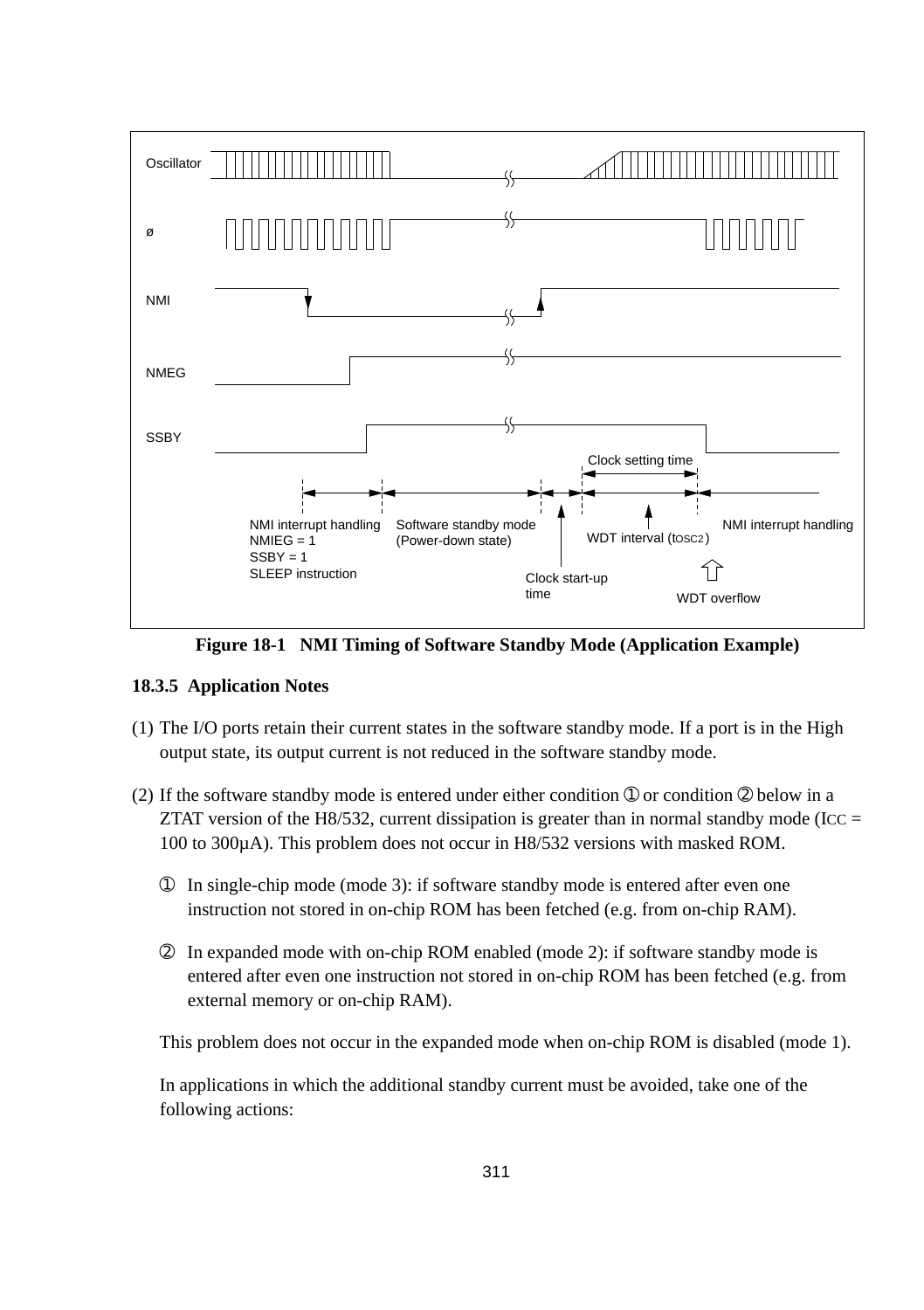- Store program code only in on-chip ROM.
- Use the hardware standby mode. There is never any additional current in hardware standby mode.

# **18.4 Hardware Standby Mode**

#### **18.4.1 Transition to Hardware Standby Mode**

Regardless of its current state, the chip enters the hardware standby mode whenever the  $\overline{STBY}$  pin goes Low.

The hardware standby mode reduces power consumption drastically by halting the CPU, stopping all the functions of the on-chip supporting modules, and placing I/O ports in the high-impedance state.

The registers of the on-chip supporting modules are reset to their initial values. Only the on-chip RAM is held unchanged, provided the minimum necessary voltage supply is maintained (at least 2V).\*

- Notes: 1 The RAME bit in the RAM control register should be cleared to 0 before the  $\overline{STBY}$ pin goes Low, to disable the on-chip RAM during the hardware standby mode.
	- 2 Do not change the inputs at the mode pins (MD2, MD1, MD0) during hardware standby mode. Be particularly careful not to let all three mode inputs go low, since that would place the chip in PROM mode, causing increased current dissipation.

### **18.4.2 Recovery from Hardware Standby Mode**

Recovery from the hardware standby mode requires inputs at both the  $\overline{STBY}$  and  $\overline{RES}$  pins.

When the  $\overline{\text{STBY}}$  pin goes High, the clock oscillator begins running. The  $\overline{\text{RES}}$  pin should be Low at this time and should be held Low long enough for the clock to stabilize. When the RES pin changes from Low to High, the reset sequence is executed and the chip returns to the program execution state.